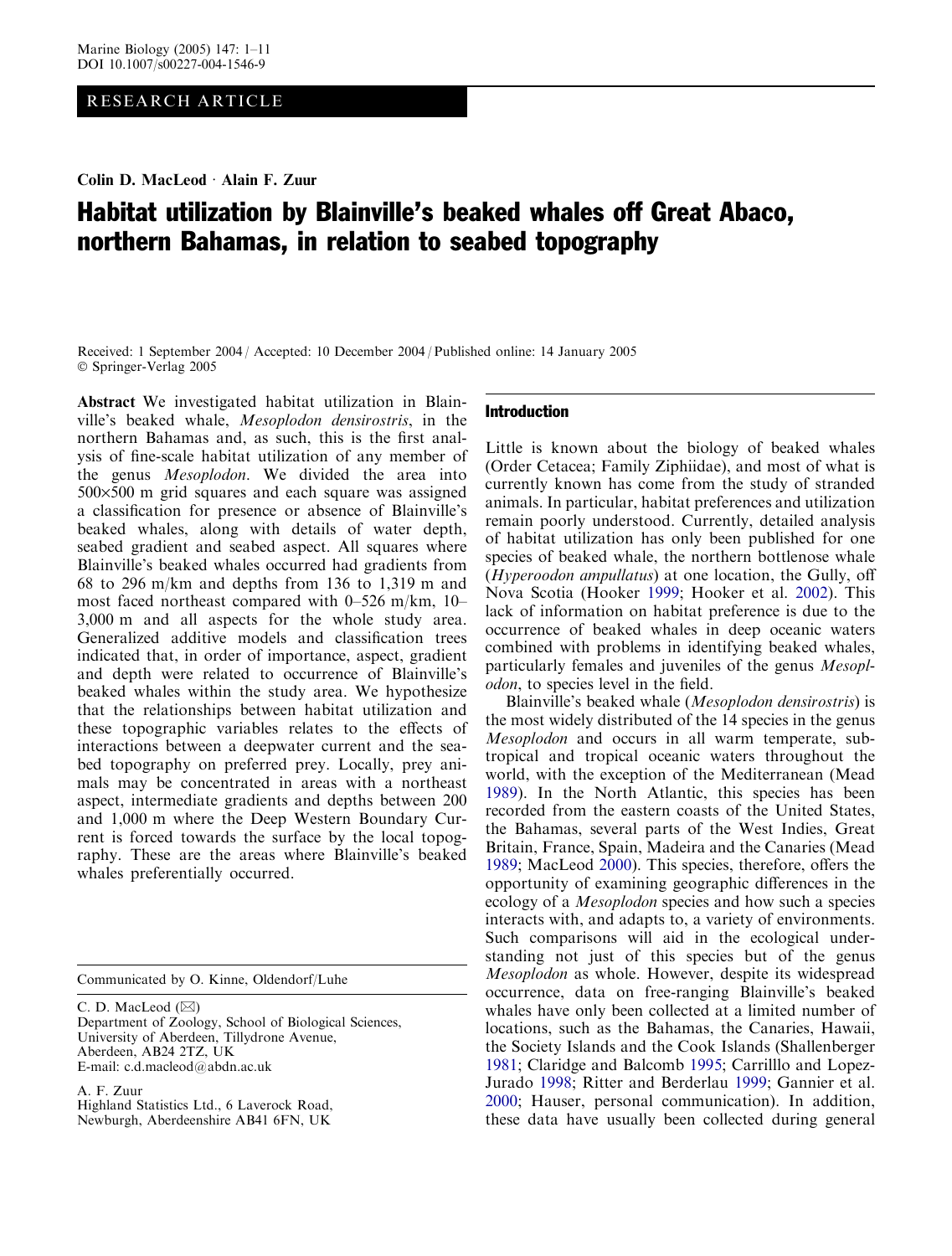research programs on all species of cetaceans rather than as part of a dedicated study aimed specifically at Blainville's beaked whales (e.g. Ritter and Berderlau [1999](#page-10-0); Gannier et al. [2000](#page-10-0)).

This study examined the distribution of Blainville's beaked whale east of Great Abaco in the northern Bahamas and related fine-scale habitat utilization to seabed topography. The proximity of deep oceanic waters close to land in this area allowed the use of small boats to locate and follow groups of whales with minimal disturbance. This, in conjunction with the unique morphology of the species (a noticeable arch in the posterior half of the mandible) which allows individuals of all ages and sexes to be identified to species level with relative ease, allowed the first detailed analysis of factors which affect the fine-scale distribution of a member of the genus Mesoplodon.

Only by understanding where, and why, a species occurs within the range of potential habitats is it possible to assess and mitigate potential anthropogenic impacts upon that species. Beaked whales are subject to a number of potential anthropogenic impacts. For example, since the mid-1980s there has been increasing evidence that mid-frequency sonars may, under some circumstances, result in mass strandings, and subsequent death, of beaked whales within the vicinity (Simmonds and Lopez-Jurado [1991](#page-10-0); Frantzis [1998](#page-10-0); Frantzis and Cerbrian [1998:](#page-10-0) Balcomb and Claridge [2001;](#page-10-0) Evans et al. [2001](#page-10-0)). However, mitigation of such impacts has been hampered by a lack of understanding of where freeranging beaked whales occur and what factors affect their distribution and occurrence within the marine environment.

#### Materials and methods

The study area was selected to cover as wide a range of habitat types as possible within an area east of Great Abaco, The Bahamas. The exact location of the study area was chosen based on information from previous research (e.g. Claridge and Balcomb [1995](#page-10-0)) and the location of passes from inside the local barrier reef to the open ocean which were required to access to study area from the nearest port. The size of the area was limited by distances which could be covered by the research vessels within a single day before returning to port. The study area was approximately 35 km in length and up to 16 km in width, with the southern edge aligned with the  $26^{\circ}20'$ N parallel and the western edge aligned with the  $77^{\circ}00'$  W meridian, and included areas of coral reefs, shallow shelflike areas, steeply sloping shelf-edge-like areas, the upper reaches of a marine canyon (Little Abaco Canyon) and deep oceanic areas (Fig. [1\). To allow fine-scale habitat](#page-2-0) [preferences to be investigated, the study area was divided](#page-2-0) into 1,744 grid squares of  $500\times500$  m (Fig. 2).

Regular surveys were conducted between May and August each year between 1998 and 2000 using small (approximately 6 m long) boats, with an eye height of 2–

3 m, travelling at a set speed (approximately 12–16 km/ h) with two to four observers on board. Surveys were only undertaken in sea states of Beaufort three or less to minimize the likelihood that groups of beaked whales which were present in the study area were not detected. The study area was systematically covered to ensure as many grid squares were surveyed as possible and that coverage throughout the area was as even as possible. The position of the research vessel was automatically recorded every 5 min using a Garmin 40 Global Positioning System (GPS) receiver. When any beaked whales were encountered, their position was recorded and the group was followed until it left the study area, or had not been sighted for up to 30 min, at which point the coverage of grid squares was continued as before. In 1998 and 1999 photo-identification photographs were taken using a Nikon F90x camera fitted with a 100– 300 mm zoom lens. Individual animals were identified using patterns of scars and from the shape and nicks on the dorsal fin. On return to shore, the track of the research vessel was downloaded from the GPS to a laptop computer using Garmin PCX5 software version 2.09. A straight-line course and consistent speed allowed the route between these points to be plotted and allowed each grid square visited and utilized by Blainville's beaked whales to be identified.

A Geographic Information System (GIS) of the study area was constructed using Environmental Systems Research Institute (ESRI) ArcView 3.2 software. Each grid square was assigned values for three characteristics of topography: Water depth, gradient and aspect of the seabed. For depth, the value for the central point of each cell was obtained by overlaying the grid onto the best available bathymetric chart of the northern Bahamas (Waterproof Charts, Chart 120F) which had been previously been scanned. The central depth value for each cell was interpolated from the relative distance to neighboring depth contours. These depth values were used to calculate the gradient of the seabed between a grid square and the eight surrounding grid squares. In all cases gradient was expressed as the vertical drop in meters per horizontal kilometre. The aspect of the seabed in each grid square was calculated using the ArcView spatial analyst tool and assigned to one of the nine categories: north-facing, northeast-facing, east-facing, southeastfacing, south-facing, southwest-facing, west-facing, northwest-facing or flat for cells which had no gradient.

As the main aim of this study was to investigate habitat utilization in relation to seabed topography, data from all months and years were combined and any seasonal or annual variations in occurrence or habitat utilization were not investigated. Grid squares were then classified into three categories: Presence — grid squares where Blainville's beaked whales were recorded on at least one occasion during an encounter; Absence — grid squares which were surveyed at least once but which Blainville's beaked whales never entered during an encountered; Not Surveyed — grid squares which were not surveyed at any point during the study.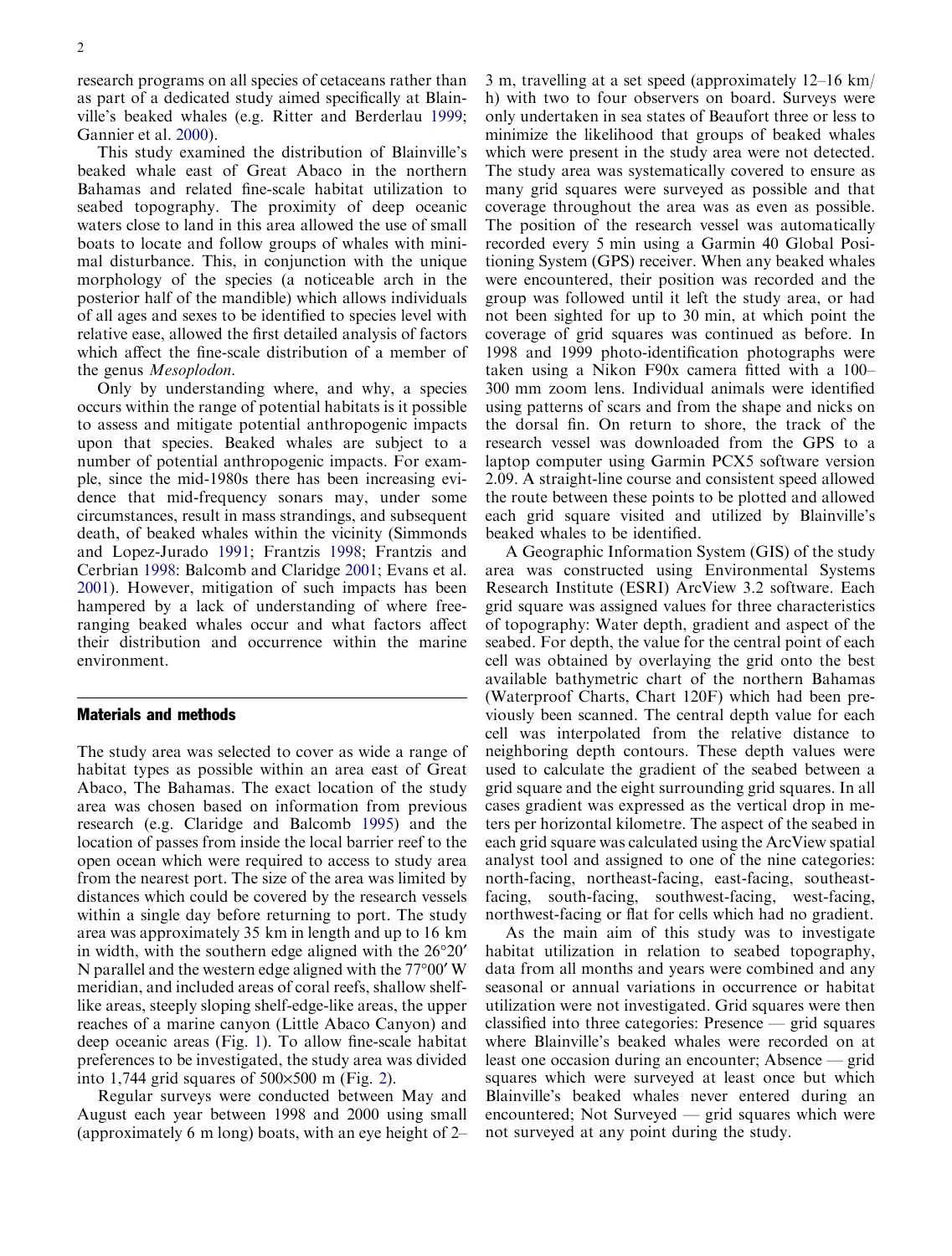<span id="page-2-0"></span>Fig. 1 The location and extent of the study area, with bathymetry of the surrounding area (adapted from Waterproof Charts, Chart 120F). Depths are in meters. 230 and 231 are the positions of current meters in place between 17 April 1987 and 19 June 1988. Dashed arrows indicate direction and relative strength of currents at 400 m depth, solid arrows the direction and relative strength of the Deep Water Boundary Current (DWBC) at depths of 1,200 m and deeper (from Lee et al. [1990](#page-10-0))



Data were analyzed in three ways. Firstly, in terms of focal follow groups. A focal follow group was defined as any encounter which lasted longer than 10 min. Although some individual animals were resighted, no focal follow groups were found to contain exactly the same identified individuals, therefore each group was treated as an independent encounter. To investigate whether different focal follow groups utilized different grid squares of depths, the depth of each cell utilized during each encounter was tabulated. As the number of cells per focal follow group differed, a Kruskal-Wallis test was used to investigate whether there was a difference between depths of grid cells utilized by the different focal follow groups. A similar analysis of gradient of grid cells by the different focal follow groups was also conducted. In both cases the null hypothesis tested was that there was no difference in the median values of cells utilized by the different focal follow groups.

Secondly, habitat utilization by individually-identified animals was investigated. For intra-individual comparisons, individuals which were seen in two or more focal follow groups and which used a sufficient number of grid squares (five of more) on each occasion

were used. For this analysis, when pairs of individual animals were always seen in the same groups (e.g. mother-calf pairs) only one of the animals was used in this analysis. For inter-individual comparisons, individuals which were seen on two or more focal follows were used. As the number of cells per individual differed, a Kruskal-Wallis (for individuals encountered on three or more encounters) or Mann-Whitney (for individuals encountered only twice) test was used to investigate whether there was a difference between the depth and gradient of grid cells utilized by individuals on different encounters and by different individuals. The null hypothesis tested was that there was no difference in the median values of cells utilized during the different encounters for the same individual (intra-individual comparisons) or between all the individuals seen in two or more focal follow groups (inter-individual comparison).

Finally, overall habitat preferences of Blainville's beaked whales within the study areas were investigate in terms of depth, gradient and aspect. The relationship between whale occurrence and the three habitat variables were analyzed using generalized additive modelling (GAM) techniques (Hastie and Tibshirani [1990\)](#page-10-0). Because the whale data were presence-absence, a GAM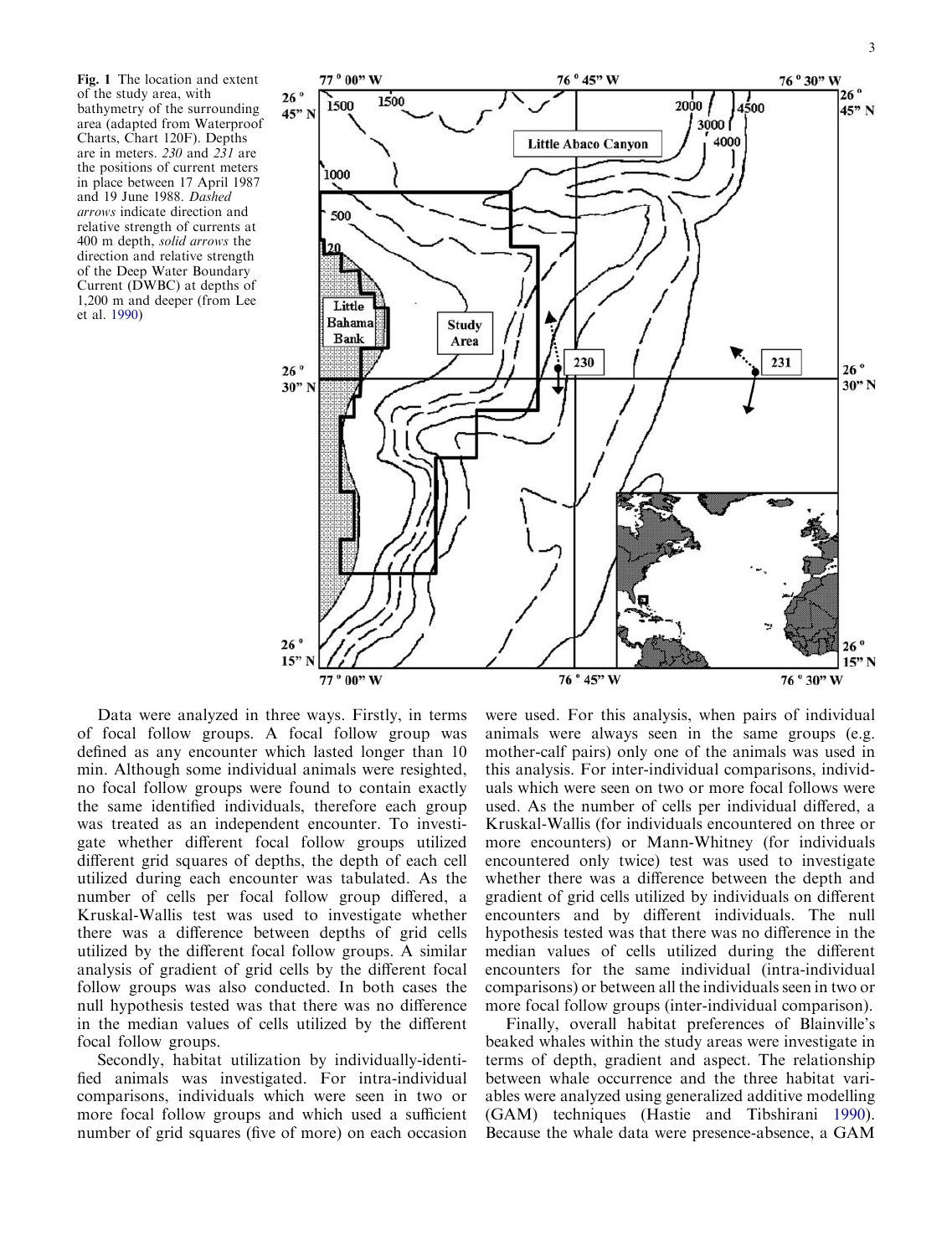<span id="page-3-0"></span>

Fig. 2 Grid squares used for this study  $(n=1,744)$ . Each square is 500×500 m in size. Black squares Blainville's beaked whales recorded as present; grey squares Blainville's beaked whales recorded as absent, white squares not surveyed during the study

with a binomial distribution and logistic link function were used. The model was given by:

Log 
$$
\left( \frac{\Pr(\text{Whale} = 1 | \text{Gradient}, \text{Depth}, \text{Aspect})}{\Pr(\text{Whale} = 0 | \text{Gradient}, \text{Depth}, \text{Aspect})} \right)
$$
  
=  $f_1(\text{Gradient}) + f_2(\text{Depth}) + \text{Aspect}$ 

The term ''Aspect'' was modelled as a factor (nominal variable) and  $f_1$  and  $f_2$  represent smoothing functions. The GAM was fitted using S-Plus software. To better understand the results of the GAM model, classification trees (De'ath and Fabricius [2000](#page-10-0)) were applied using the rpart function in the R-software package. For

both analyses, all presence and absence grid squares were utilized. Although this resulted in multiple grid squares from individual encounters being included and associated problems of correlation in topographic variables between neighboring squares, this approach was used for three reasons. Firstly, although values for topographic variables in neighboring squares will be related, all nine neighbors will not be identical. Therefore, when moving during an encounter, groups still have a choice, although limited, in what habitat to utilize. A group can choose either to remain in exactly the same habitat (i.e. not move from the square they are in) or choose which neighboring cell to enter based on the topographic variables. As a result, all the squares utilized during an encounter will reflect a habitat choice, albeit reduced in scope, of the group and it was assumed that the group would move to neighboring square with the most preferred combination of habitat variables. Secondly, if only independent grid squares were utilized from this dataset it would mean selecting only one grid square from each encounter, greatly reducing the sample size. In addition, it would be inaccurate to assign squares which were utilized in an encounter to any category other than presence. They certainly cannot be assigned to the absence category and probably should not be assigned to the not surveyed category. Therefore, if only one square per encounter were included in this analysis, all other grid squares utilized would have to be discarded from the analysis. This would effectively remove the majority of squares used by, and presumably much of the preferred habitat of, Blainville's beaked whales from the analysis altogether and would make interpreting the results problematic. Thirdly, if it is assumed that any group of whales would have utilized all squares used during an encounter regardless of whether they were being observed and, had each square housed a stationary observer who recorded presence or absence of whales, the same data would have been obtained.

However, when interpreting the results of this analysis, possible biases associated with correlation between neighboring grid squares should be considered. In particular, a small number of groups of animals that used a large number of grid squares could bias the results of this analysis towards the habitat used by these groups. To investigate if this was the case, values of each variable for the first cell from each encounter were compared to all other grid squares utilized to see if there was a significant difference between the two. In addition, the GAM was repeated using only the first cell from each encounter and removing all other cells utlized by Blainville's beaked whales from the research to investigate whether this would provide a substantially different view of habitat utilization.

#### **Results**

Between May and August in 1998, 1999 and 2000, 227.4 h of systematic effort were conducted. Eighteen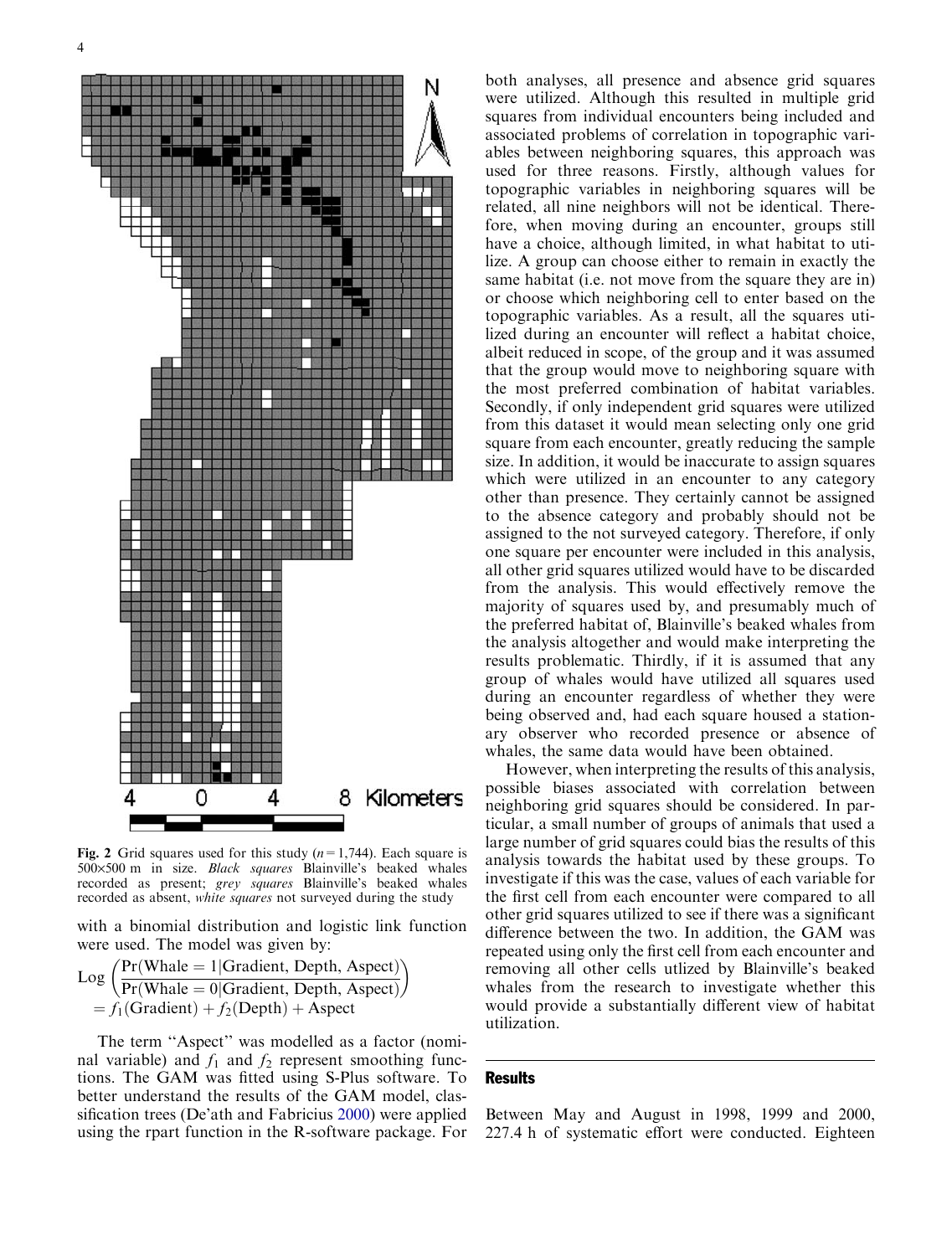groups of Blainville's beaked whales were encountered and this species was the second most frequently encountered cetacean species after the Atlantic spotted dolphin (Stenella frontalis). During these encounters, just over 8.4 h of data on habitat utilization were collected. The overall encounter rate was 0.079 groups per hour of effort, with a relative density of 0.29 individuals per hour. Out of a total of 1,591 cells surveyed during this study, Blainville's beaked whales were only recorded in 66 (Fig. [2\). Water depths of grid squares utilized](#page-3-0) [varied from 136 to 1,319 m \(mean: 495 m; SD 251 m\),](#page-3-0) [while gradient varied from 68 to 296 meters per kilo](#page-3-0)[metre \(mean: 139 m/km; SD 42 m/km\). The majority of](#page-3-0) [cells where Blainville's beaked whales were recorded had](#page-3-0) [a north-east aspect \(44/66\). The next most commonly](#page-3-0) [utilized cells in terms of aspect were east-facing \(13/66\),](#page-3-0) [north \(6/66\), north-west \(2/66\) and south-east \(1/66\). No](#page-3-0) [cells with other aspects were utilized.](#page-3-0)

## Focal follow groups

Fourteen groups were followed for periods longer than 10 min. The Kruskal-Wallis tests found that both the median depth and the median gradient differed significantly between focal follow groups (Depth:  $H=47.34$ ,  $df = 13, P < 0.001$ , adjusted for ties; Gradient:  $H = 45.25$ ,  $df=13$ ,  $P<0.001$ , adjusted for ties). Therefore, the null hypotheses were rejected and it was concluded that there is a difference in habitat use, in terms of the median values of the two variables, between the different focal follow groups of Blainville's beaked whales.

Comparison of habitat utilization by individual animals

In 1998 and 1999 combined, 36 individual animals were identified from photographs. Up to 10 additional individuals were seen but were not identified. The majority of individuals identified (28/36) were encountered only once, with four being encountered twice, one three times and two five times. These latter two consisted of a mother-calf pair which was always encountered together throughout the 3 years of the study.

For intra-individual comparisons, three individuals were seen on two or more focal follows and utilized a sufficient number of grid squares on both occasions to be statistically compared in terms of habitat utilization. The first animal differed in the median depth and gradient of grid squares utilized between four focal follows (Kruskal-Wallis test: Depth,  $H=20.44$ ,  $df=3$ ,  $P<0.001$ ; Gradient,  $H=9.16$ ,  $df=3$ ,  $P=0.027$ ), while the second animal did not (Mann-Whitney: Depth,  $W=29.0$ ,  $P=0.626$ ; Gradient,  $W=40.0$ ,  $P=0.254$ ). The third animal differed significantly in median depth but not for median gradient between two focal follows (Mann-Whitney: Depth,  $W=18.0$ ,  $P=0.0085$ ; Gradient,  $W=31.0, P=0.2979$  (Fig. [3\).](#page-5-0)

For inter-individual comparisons, five animals (treating the mother-calf pair as a single animal) were seen on two or more focal follows. Both median depth and median gradient of grid squares utilized differed significantly between these individuals (Depth: Kruskal-Wallis test,  $H=21.71$ ,  $df=4$ ,  $P<0.001$ , adjusted for ties; Gradient: Kruskal-Wallis test,  $H = 27.48$ ,  $df=4$ ,  $P < 0.001$ , adjusted for ties). Therefore, it was concluded that while some individuals did not differ in the habitat which they utilized on different focal follows (in terms of median values of cells utilized); other individuals did differ in their habitat use between focal follows. It was also concluded that there was a difference, in terms of median values of cells utilized, in habitat used by different individuals.

As multiple statistical tests were used to test the differences between individuals followed on different occasions, between different individuals and between focal follow groups, it is possible that type one statistical errors may have accounted for some of identified differences. However, if the Bonferroni correction is used to counter this possibility and the level of significance is adjusted to  $P = 0.005 (0.05/10)$ , only one test, the median gradients between focal follows of the second individual, becomes non-significant. Therefore, the significant variation in habitat utilized between some individuals followed on different occasions, between different individuals and between focal follow groups is likely to be real rather than a statistical artefact.

## Habitat preferences of Blainville's beaked whales east of Great Abaco

The estimated smoothing curves (using  $4 df$ ) and nominal variable from the GAM are shown in Fig. [4a. This](#page-7-0) [analysis suggests a non-linear relationship between whale](#page-7-0) [occurrence and gradient and between whale occurrence](#page-7-0) [and depth. There was no overdispersion. A backwards](#page-7-0) [selection using the Akaike Information Criteria \(AIC\)](#page-7-0) [indicated that no terms should be dropped from the](#page-7-0) model (Table [1\). The classification tree indicates that the](#page-7-0) [first split between the 1,591 squares in relation to whale](#page-7-0) [occurrence is based on aspect \(Fig.](#page-8-0) 5). However, due to [the small number of positive sightings, tree pruning using](#page-8-0) [cross-validation is not positive, and therefore the tree](#page-8-0) [should be interpreted with common sense. Pre-pruning is](#page-8-0) [possible and was applied \(De'Ath and Fabricus](#page-10-0) 2000).

The left-hand branch groups samples with aspects of east, north, south, southeast, southwest and squares with no gradient (flat). Of the 1,591 grid squares surveyed, 1,118 were classified into this branch of the classification tree and for these squares, all beaked whale occurrences (20 grid squares) were at gradients greater than or equal to 86.1 m/km. The right-hand branch at this first split grouped squares with aspects of northeast and northwest and contained 473 squares. Of these the vast majority (463) were of northeast aspect. Gradient represented the next split in this right-hand branch, with all but one grid square where Blainville's beaked whales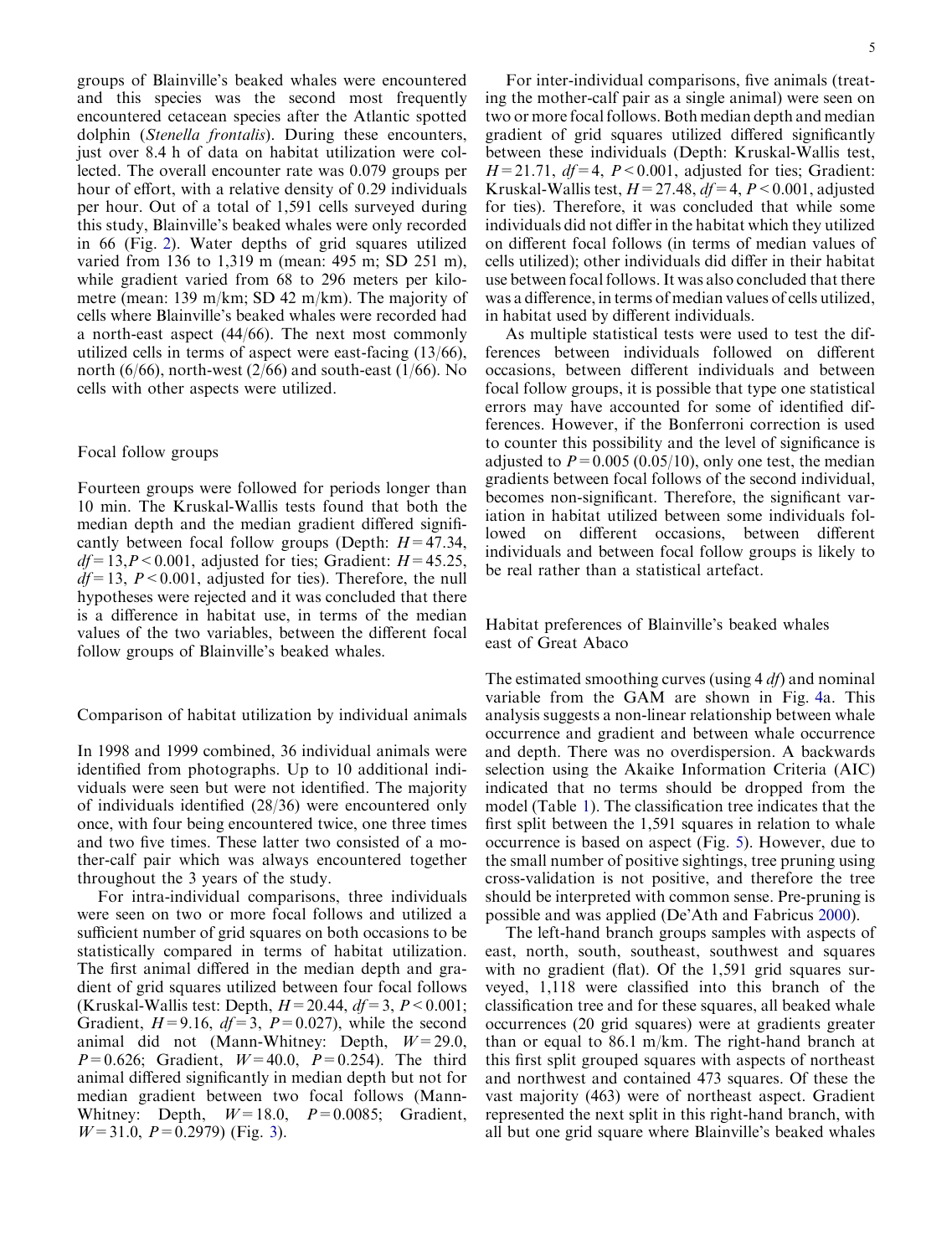<span id="page-5-0"></span>Fig. 3a The locations of grid squares where each group was first encountered. b The tacks followed by each group that used more than one grid square during the encounter. For encounter 10, the animals were lost during the encounter but were resighted within 30 min and the encounter was continued. However, it was uncertain which cells were used during the period they were not observed. In all cases, squares represent individual  $500\times500$  m grid square and shading represents central depth



occurred having a gradient greater than or equal to 83.0 m/km. The next split occurred at water depth of 605 m, with the majority of presence squares being grouped at shallower depths. A visualization of the right-hand branch of the first split on the classification tree indicates in grid squares with aspects of northeast and northwest, the majority of squares where Blainville's beaked whales were recorded as present (31/46) had gradients between 82.96 and 177.8 m/km and depths between 249 and 605 m (Fig. [6\). The probability of Blainville's beaked whales](#page-8-0) [being recorded as present in grid squares within this](#page-8-0) [classification was 41.9%.](#page-8-0)

The number of grid squares utilized during an encounter varied from 1 to 11 (Fig. 3). Therefore, some encounters contributed more to the total number of grid squares and so habitat used, than others. However, when the first square used during each encounter  $(n=18)$ were compared to all other squares  $(n=48)$ , there were no significant differences in habitat usage in relation to

[the three topographic variables \(Table](#page-9-0) 2). This indicates [that no one encounter was biasing the results of the](#page-9-0) [analysis based on all cells used. Similarly, when the](#page-9-0) [GAM analysis was rerun using the first cell for each](#page-9-0) [encounter, rather than all cells, there was still a signifi](#page-9-0)[cant relationship with all three variables \(Depth:](#page-9-0)  $P=0.01$ , Aspect:  $P=0.02$ ; Gradient:  $P < 0.001$ ; Fig. 4b). [This suggests that while there is the possibility of auto](#page-7-0)[correlation between successive cells used in a single](#page-7-0) [encounter, using multiple cells from each encounter ra](#page-7-0)[ther than restricting the analysis to the first cell did not](#page-7-0) [alter the identified relationship between the distribution](#page-7-0) [of Blainville's beaked whale and the three variables.](#page-7-0)

## **Discussion**

Sightings of Blainville's beaked whales did not occur randomly throughout all oceanic waters east of Great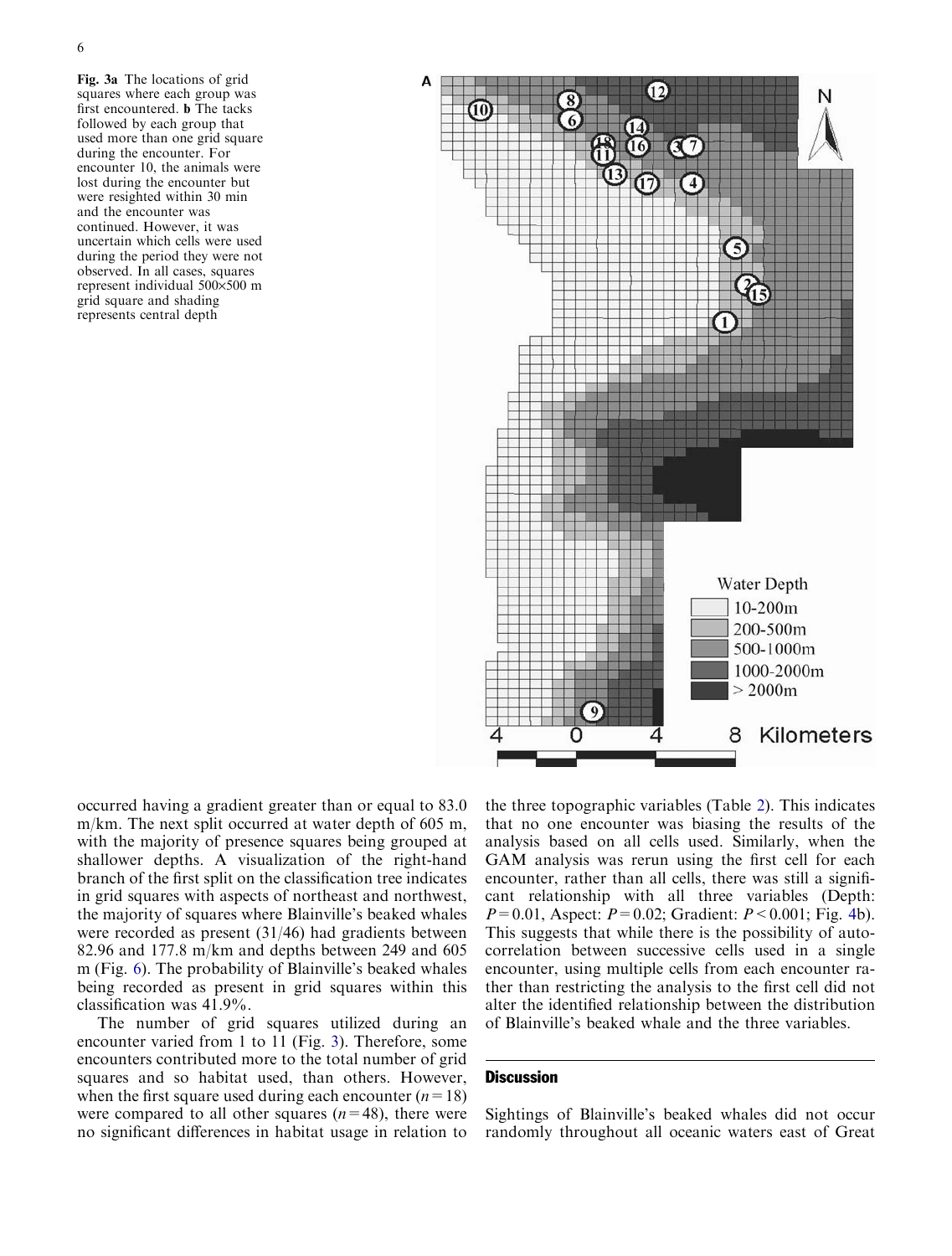

Abaco in the Bahamas during this study. Water depths of grid cells where the whales were recorded ranged from 136 to 1,319 m, in comparison to a range of 10 to over 3,000 m for the study area as a whole, while gradients ranged from 68 to 296 m/km in comparison to 0 to 526 m/km for the whole study area. The GAM indicates that the aspect of seabed, its gradient and the depth of the water are all important in determining the occurrence of Blainville's beaked whales within the study area. The classification tree suggested that, as it defines the first split, aspect is the most important of these variables, followed by gradient (the defining variable for the second split in each branch) and depth. Most grid squares where Blainville's beaked whales were recorded as present were grouped as squares with northeast and northwest aspects. However, the vast majority of grid squares within these two classes were the former rather than the latter, suggesting a northeast-facing aspect is the most important topographic factor related to the occurrence of Blainville's beaked whales in the study area. Within areas with these aspects, Blainville's beaked whales preferentially utilized squares with gradients between 83.0 and 177.8 m/km and depths between 249.5 and 605 m. In the study area, grid squares with these values for the three topographic variables are concentrated over the southern side of the upper reaches of Little Abaco Canyon, where most encounters occurred. Different individual and groups of Blainville's beaked whales varied in the way they used the study area. However, there were within relatively narrow ranges in comparison to the study area as a whole and there were no major differences between the results of the general habitat usage analysis and that of different individuals and groups.

Determining why the occurrence of Blainville's beaked whales in the waters around Great Abaco is closely linked to specific types of seabed topography around Little Abaco Canyon will require further research. Even in the best studied marine mammal species, determining the fundamental reasons behind the linkage between habitat variables and distribution can be problematic and often requires extensive datasets. It may be that this topographic feature for some reason increases local primary productivity, which in turn leads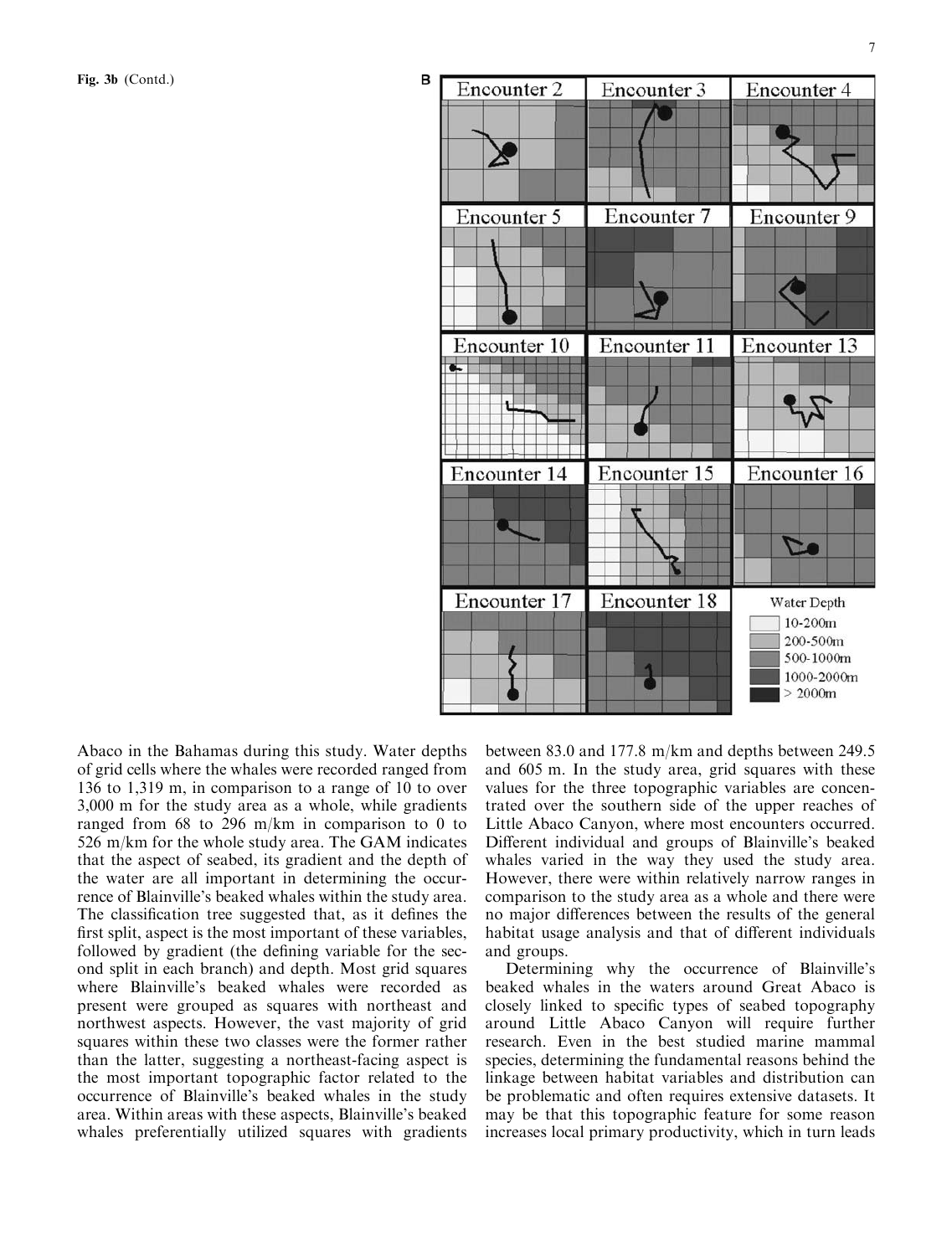<span id="page-7-0"></span>Fig. 4a Estimated smoothing curves (using  $4 \text{ df}$ ) and nominal variable for GAM of occurrence of Blainville's beaked whale east of Great Abaco in relation to topographic variables using all cells utilized. In the top two panels, the solid line indicates the smoothing curve, while the dotted lines represent the 95% point-wise confidence bands. b A repeat of this analysis restricted to the first cell of each encounter



to higher secondary production and a local increased availability of prey. This may be particularly important in the waters around Abaco, which lies in an oceanic

Table 1 The results of backwards selection using Akaike Information Criteria (AIC) of GAMs using different permutations of variables

| GAM model           | AIC |  |
|---------------------|-----|--|
| Full model          | 403 |  |
| Depth and aspect    | 421 |  |
| Gradient and aspect | 435 |  |
| Gradient and depth  | 436 |  |

province with generally very low levels of primary pro-ductivity (under 6 mg m<sup>-2</sup>, Longhurst [1998](#page-10-0)) and any local hotspots in production may attract all elements of the local food web from primary consumers to apex predators.

However, other cetacean species were not similarly concentrated in the same areas as Blainville's beaked whales (MacLeod et al. [2004\)](#page-10-0), suggesting that there are additional factors involved. This may include habitat segregation between other species that occupy a similar ecological guild. For example, MacLeod et al. [\(2004\)](#page-10-0) found that each of the three main deep-diving cetacean species recorded in the study area differed in the depths where they were primarily recorded. Cuvier's beaked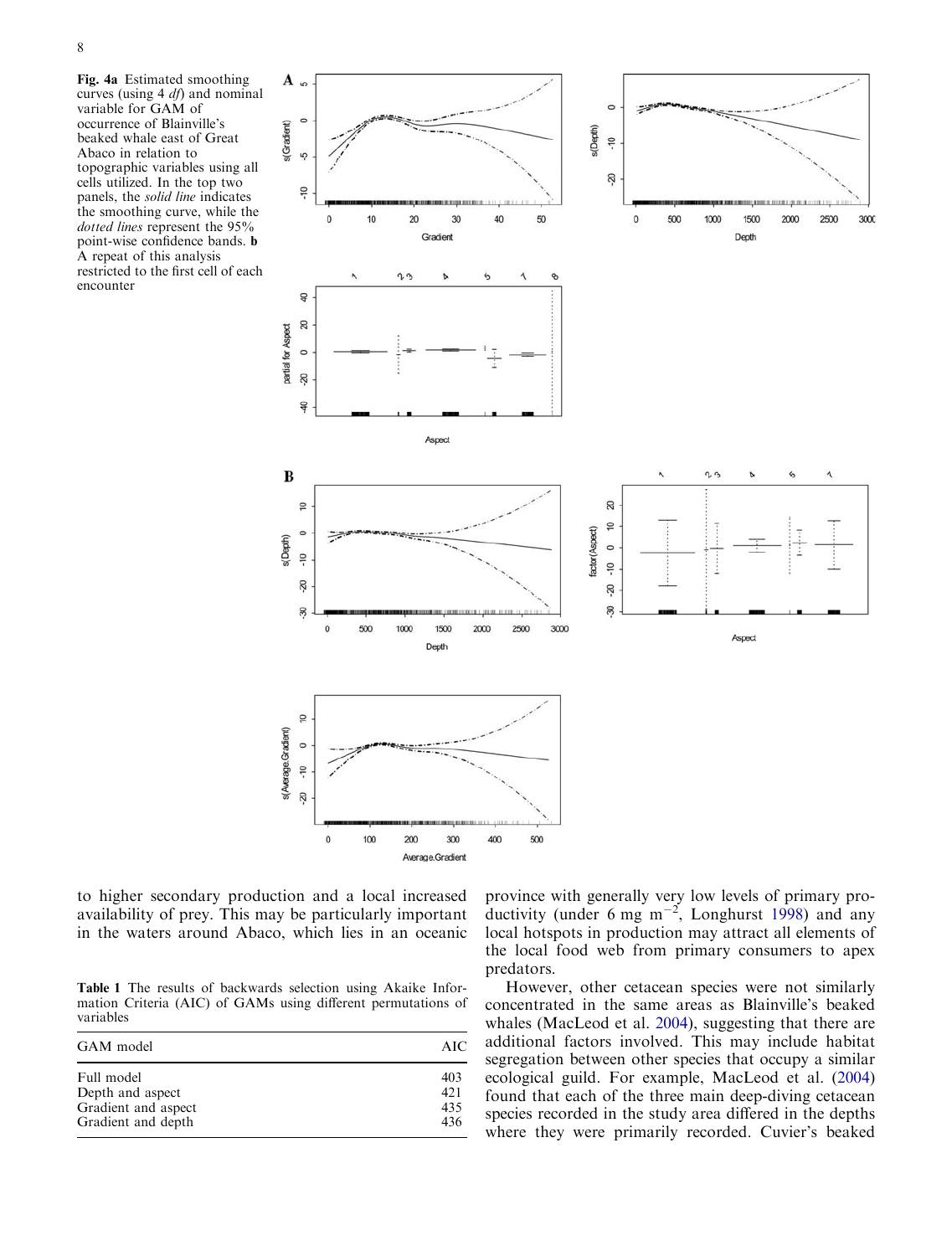<span id="page-8-0"></span>

Fig. 5 The classification tree of the occurrence of Blainville's beaked whale east of Great Abaco based on three variables. For aspect: *a* east, b flat, c north, d northeast, e northwest, f south, g southeast, h southwest. In each case, the statement used to split the grid squares is given above the branching point and the left-hand branch indicates squares for which the statement is true. The upper number at the end of a terminal branch indicates whether beaked whales are likely to occur within that classification, with 1 indicating predicted presence and 0 predicted absence. The lower numbers indicate the total number of grid squares classified (left) and the number where Blainville's beaked whales were recorded as present (right)

whales (Ziphius cavirostris) were primarily found in deeper waters than Blainville's beaked whales and the dwarf sperm whale (Kogia simus) in shallower waters.

Fig. 6 A visualization of the right-hand branch of the classification tree after the first split. All squares in this branch have aspects of northeast or northwest. Each box represents a terminal branch of the classification tree, with its associated range of gradients and depths and the number of grid squares where Blainville's beaked whales were recorded as present which fall within this classification. The majority of grid squares with these aspects where beaked whales were recorded (31 of 46) had gradients between 82.96 and 177.8 m/km and depths between 249 and 605 m (shaded area). The probability of Blainville's beaked whales being recorded as present in grid squares within this classification was 41.9%

However, while this would explain the preferences for a specific range of depths, this would not necessarily explain why Blainville's beaked whales were not recorded evenly through all waters of their preferred depth and instead were clumped in the area over Little Abaco Canyon.

For many marine species, the distribution of available prey is important in determining their spatial and temporal distribution (e.g. MacLeod et al. [2004](#page-10-0)), and it may be that the relationship between Blainville's beaked whale habitat usage and seabed topography is related to the local distribution of their preferred prey. In particular, we hypothesize that there may be some aspect of the Little Abaco Canyon that results in the concentration of the prey of Blainville's beaked whales within this area.

The Little Abaco Canyon penetrates approximately 35 km westward into the main escarpment between the shallower slope areas around Little Bahama Bank and the abyssal areas of the Western Atlantic Basin (Fig. [1\).](#page-2-0) [The southern side of the upper reaches of this canyon](#page-2-0) [forms a relatively shallow \(between 100 and 2,000 m\)](#page-2-0) [area with a slight to moderate slope. The structure of](#page-2-0) [oceanic currents east of Abaco can be summarized as](#page-2-0) [follows: Surface waters are influenced by a permanent](#page-2-0) [anticyclonic gyre which re-circulates water from the](#page-2-0) [Gulf Stream. Near the study area in the upper 400 m](#page-2-0) [there is a northward movement. Deeper waters \(below](#page-2-0) [1,000 m\) are influenced by southward movements of the](#page-2-0) [Deep Western Boundary Current \(DWBC—Lee at al.](#page-2-0) [1990\)](#page-10-0). In the study area, the DWBC will meet the shallower southern side of the Little Abaco Canyon below 1,000 m. As a result, it will be deflected up the slope and over the southern side of the canyon (which is as shallow as 100 m in places) before continuing southward. Therefore, on the south side of Little Abaco Canyon, the DWBC will be flowing up the slope towards the surface between depths of approximately 1,000 and 100 m. Therefore, Blainville's beaked whale primarily utilizes areas where the local topography causes the DWBC to be pushed towards the surface.

Nesis [\(1993\)](#page-10-0) suggested that certain types of cephalopod (including many of those recorded from beaked whale stomachs) may become accidentally associated with seamounts and other steeply sloping oceanic areas

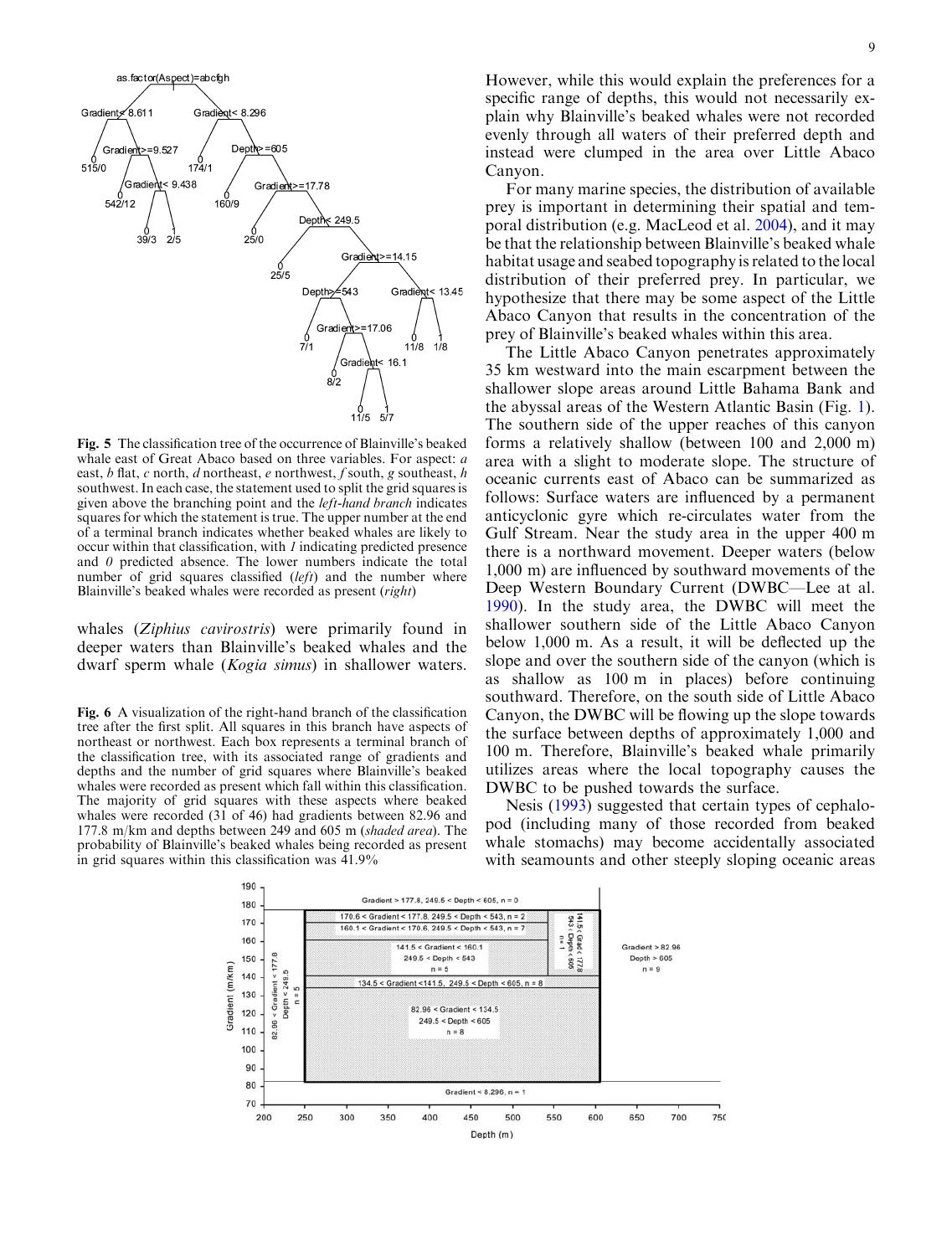| Variable          | First cells $(n=18)$                               | All other cells $(n=48)$                           | Comparison of datasets                        |
|-------------------|----------------------------------------------------|----------------------------------------------------|-----------------------------------------------|
| Depth $(m)$       | 510.<br>$(163 - 1319)$                             | 409.5<br>$(136 - 1105)$                            | Mann-Whitney: $W = 729.5$ , $P = 0.07$        |
| Gradient $(m/km)$ | 134.4<br>$(86.6 - 251.1)$                          | 138.4<br>$(68.0 - 296.2)$                          | Mann-Whitney: $W = 570.0$ , $P = 0.65$        |
| Aspect            | North-east $55\%$ ; east $22\%$ ;<br>others $22\%$ | North-east $71\%$ ; east $19\%$ ;<br>others $10\%$ | Chi square $= 1.88$<br>$df = 2$<br>$P = 0.39$ |

<span id="page-9-0"></span>**Table 2** A comparison of first cells used during all encounters  $(n=18)$  and all other cells utilized  $(n=48)$ . For depth and gradient, main value indicates the median value and the full range is given in parentheses. For aspect, the proportion of cells in each aspect category is given

when they are passively carried onto slope areas by oceanic currents. As a result, such species can become concentrated in the near-bottom layer and so form an important resource of predators (Nesis [1993](#page-10-0)). The concentrating effects of currents on prey will be affected by the gradient. In areas with steeper gradients animals may disperse down the slope rather than accumulating (Nesis [1993](#page-10-0)). In contrast, at the most gentle gradients, prey may either be spread over a relatively larger area or upwelling of the deep water current may not be sufficiently strong to cause prey animals to be carried onto the slope area. Therefore, habitat utilization by Blainville's beaked whales east of Great Abaco may be primarily driven by the way in which the local deepwater current interacts with the seabed topography to produce accumulations of preferred prey. However, further research will be required to test this hypothesis. In particular, concomitant recordings of the speed and direction of currents throughout the water column and of beaked whale distribution in the study area would be beneficial.

Comparisons between the results of this study and those on Blainville's beaked whales from other parts of the world, and with other Mesoplodon species, are limited by a lack of suitable published data. However, some comparisons can be made. Around other groups of oceanic islands, Blainville's beaked whales have been seen in similar habitats to those recorded in this study. For example, from 100 to 850 m off the Island of La Gomera in the Canaries (Ritter and Brederlau [1999\)](#page-10-0); between 700 and 1,000 m in Hawaii (Shallenberger [1981](#page-10-0); Mead [1989](#page-10-0)); close to oceanic islands in the Society Islands (Gannier [2000](#page-10-0)).

Few data are available for other *Mesoplodon* species. Stejneger's beaked whale (Mesoplodon stejnegeri) have been sighted in water depth between 730 and 1,560 m. Loughlin et al. [1982](#page-10-0)); Sowerby's beaked whales (Mesoplodon bidens) between 550 and 1,500 m in the north-west Atlantic (Hooker and Baird [1999](#page-10-0)); Mesoplodon species in water depths between 700 to over 1,800 off the west coast of Scotland (Weir [2000\)](#page-10-0); Mesoplodon species in water depths between 680 and 1,933 m and gradients between 4 and 26 m per 1.1 km in the Gulf of Mexico (Davis et al. [1998](#page-10-0)).

In comparison to what is known about Blainville's beaked whales, other Mesoplodon species have been

found in deeper waters and, in the Gulf of Mexico, in areas with lesser gradients. These differences may reflect interspecific differences in habitat preferences between Mesoplodon species, with Blainville's beaked whale occurring in shallower waters than other Mesoplodon species. However, the sightings of Blainville's beaked whale discussed above, including those in the Bahamas, all come from around oceanic islands, while the sightings of other Mesoplodon species all come from continental shelf edge/slope areas. Therefore, differences may reflect differences in habitat utilization by Mesoplodon species between oceanic islands and shelf edge/slope areas rather than interspecific differences. Such potential differences should be taken into account when transferring inferences between different areas, particularly with regards to mitigation of potential anthropogenic impacts.

In summary, the distribution of Blainville's beaked whale east of Great Abaco, the Bahamas, is closely related to the topography of the seabed. The exact reasons for this link remain unclear, however, it may relate to interactions between local deep-water currents and the seabed topography. However, further research is required to test this proposed relationship. In addition, further research is required to examine how applicable the results of this study are to Blainville's beaked whales in other areas, particularly shelf edge/slope areas rather than around oceanic islands, and what generalizations can be made regarding habitat utilization by other Mesoplodon species.

Acknowledgements We would like to thank the people and businesses of Abaco who provided support during the undertaking of this research, particularly P. Toler, B. Toler, T. Cornea, C. Claridge, M. Santillo and A. Bain. Special thanks go to N. Hauser and H. Peckham for their advice and support through out the duration of this project and for their help in gathering the data analysed here. We would also like to thank D. Claridge and K. Balcomb of Bahamas Marine Mammal Survey (BMMS) for their advice and initial support in setting up this research, as well as S. Bannon, A. Grant, G. Rodriguez-Ferrer, L. Leadbetter, J. Schikora, C. Lindsey, P. Irvine and K. Collier for their help through out this research. Finally, the author would like to thank N. Voss for making time to discuss cephalopod biology, and G. Pierce, P.Bolye, J. Learmonth, P. Tyack and one anonymous reviewer for their comments on the manuscript. This research was funded by the Emily B. Shane Award (1997) from the Society of Marine Mammalogy, the Whale and Dolphin Conservation Society and The Lerner-Gray Fund from the American Museum of Natural